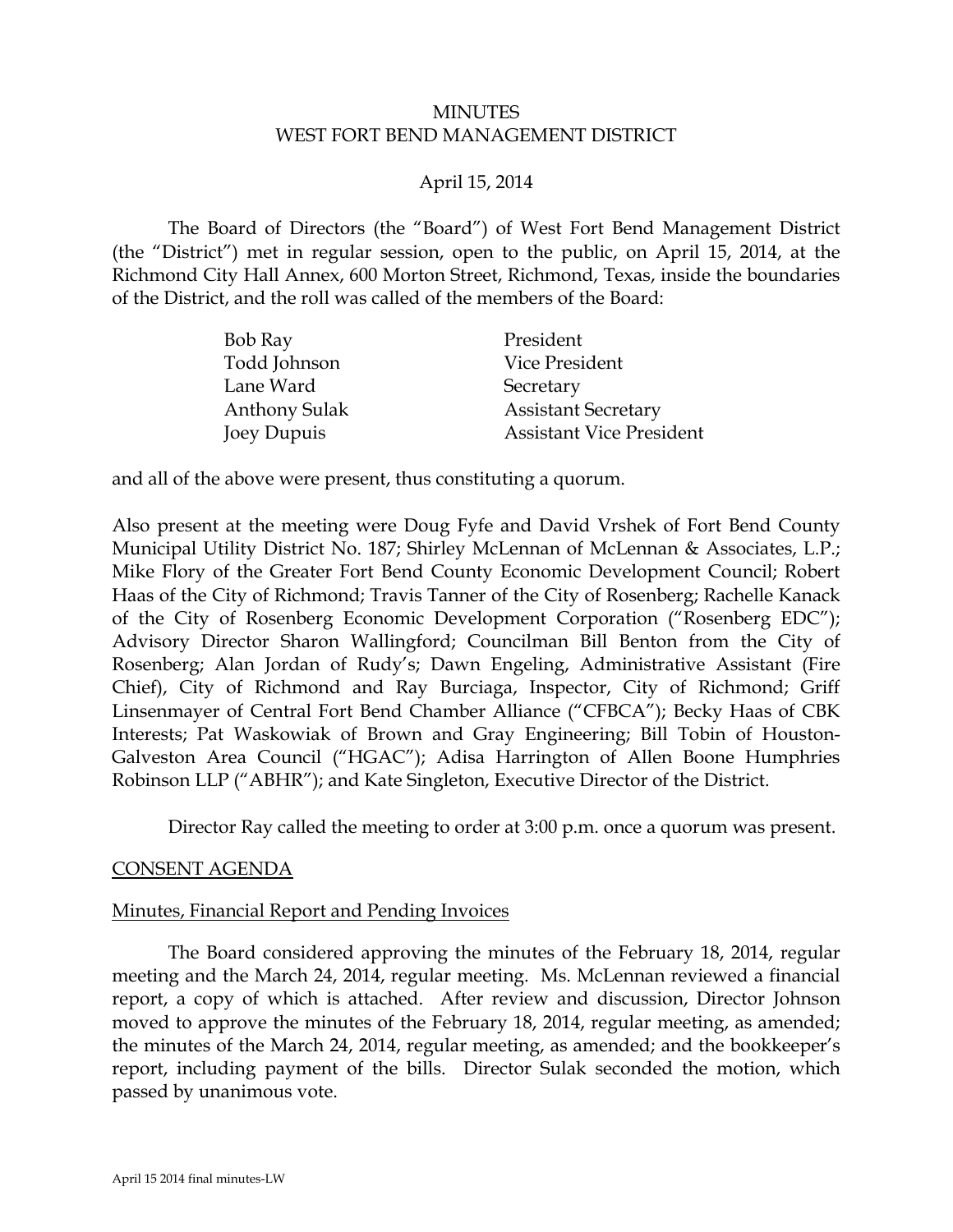#### REGULAR AGENDA

## Comments from the Public

Mr. Vrshek expressed his support of the development of the Railroad Quiet Zone adjacent to the Del Webb Sweetgrass development. Councilman Benton of Rosenberg stated that he also supports the Quiet Zone. He noted that the agenda for the April 22, 2014 City Council meeting will include an item for a street setback ordinance for resale. Councilman Benton then updated the Board on the Business Assistance Grant Program and said they will match up to \$20,000 projects at the 50% level. Ms. Kanack stated that the program will target Avenue H.

## Amend Fiscal Year 2014 Budget

<span id="page-1-0"></span>Ms. McLennan presented an amended budget for the District's fiscal year ending September 30, 2014, a copy of which is attached.

Director Ward asked Ms. McLennan how many hours she estimated per month for accounting services. She stated that approximately 10 to 12 hours would be sufficient to complete the business of the District per month with additional time at the end of the year. Ms. McLennan also explained the invoice from the Rosenberg EDC.

After review and discussion, Director Ward moved to approve the amended budget. Director Johnson seconded the motion, which carried unanimously.

#### "Quiet Zone" process for railroad horn noise

Ms. Singleton provided background information to the Board regarding the Railroad Quiet Zone Feasibility Study. Comments were received regarding costs associated with the project, including maintenance and insurance. Mr. Tobin stated HGAC has been conducting a study. Mr. Benton discussed the physical limitations of placing a Quiet Zone in some areas and suggested wayside horns could be used by the railroads. Director Johnson inquired who would maintain the horns. Director Ward asked about the upcoming improvements of US 59/69 and whether this might be an opportunity to implement a Quiet Zone. Mr. Tobin stated there may be an opportunity to implement a Quiet Zone already at Brazos Town Center and FM 762/1640. He stated it may be that only paperwork is needed to implement the Quiet Zone in those areas.

Activity within the District, including permits under review issued and closed since the last meeting including signs, variance requests, and enforcement of standards (Travis Tanner-Rosenberg; and Robert Haas-Richmond)

Mr. Tanner updated the Board on development in Rosenberg. Mr. Haas updated the Board on development in Richmond.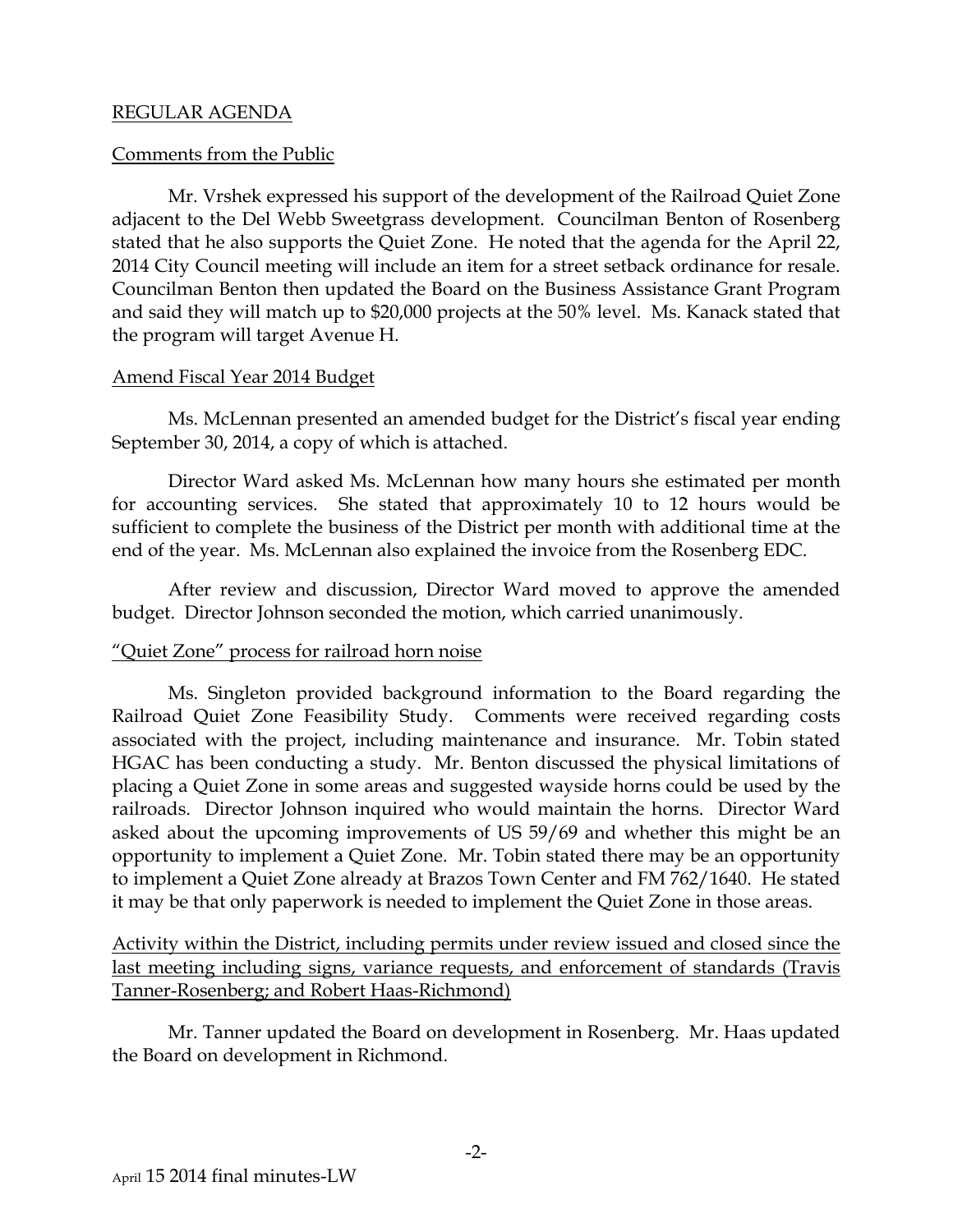<span id="page-2-0"></span>Ms. Singleton presented the variance request from Rudy's BBQ, a copy of which is attached. Discussion ensued regarding the percentage of hardiplank being used for masonry requirement. Director Ray stated that it seemed as if there was more glass on the Rudy's in Katy. Mr. Jordan stated that the Richmond location will have more glass. Director Ray stated that he would like to see the amount of hardiplank reduced to less than 50% of the masonry and glass requirement in Design Standard 4.3.1. Director Sulak concurred and stated that the back of the project will face apartments. Because of this, Director Sulak said he would like to see more masonry such as limestone be used on this façade. Mr. Jordan stated that the dumpster enclosure obscured the hardiplank and gave the perception of more masonry and stone. Director Ward asked why wood was used in some instances and not hardiplank. Mr. Jordan stated that the use of wood was adjusted to meet the requirements of other municipalities. Directors Ray and Sulak suggested that limestone be used as a wainscot across the rear façade. After review and discussion, Director Johnson moved to approve the request, subject to including the stone dumpster enclosure and adding more stone wainscoting, which will then be reviewed and approved by staff for compliance with the 80% requirement for percentage of materials. Director Ward seconded the motion, which carried unanimously.

#### Interlocal Agreement with HGAC for the Livable Cities Grant

Ms. Singleton presented the Interlocal Agreement between the District and HGAC for the Livable Cities Grant. After review and discussion, Director Ward moved to approve the Interlocal Agreement between the District and HGAC for the Livable Cities Grant, and direct that the agreement be filed appropriately and retained in the District's official records. Director Dupuis seconded the motion and it carried unanimously.

#### Proposed sign ordinances to be adopted by Richmond and Rosenberg

Mr. Tanner stated the City of Rosenberg will hold another workshop on April 22, 2014 to discuss Rosenberg's proposed sign ordinance. Mr. Haas stated no additional changes were proposed to the City of Richmond's proposed sign ordinance. Director Sulak asked Mr. Tanner about El Acapulco Restaurant in Rosenberg. Director Sulak stated that they built a large addition to the building and tore up the parking area and landscaping. Mr. Tanner stated the addition met the District Standards.

#### Review appointments and receive Committee Reports

Ms. Singleton updated the Board on the Highway 90A Corridor. She stated she will serve as the District's contact for the Business Assistance Review Committee for City of Rosenberg. The Board discussed possible candidates for the corridor committee and concurred to finalize appointments at the next meeting. Mr. Ron Ewer was suggested by Director Ward for the US 59/69 corridor and Director Ray suggested Susanne Lohr for the FM 359 corridor. Ms. Amy Norsworthy was suggested for the FM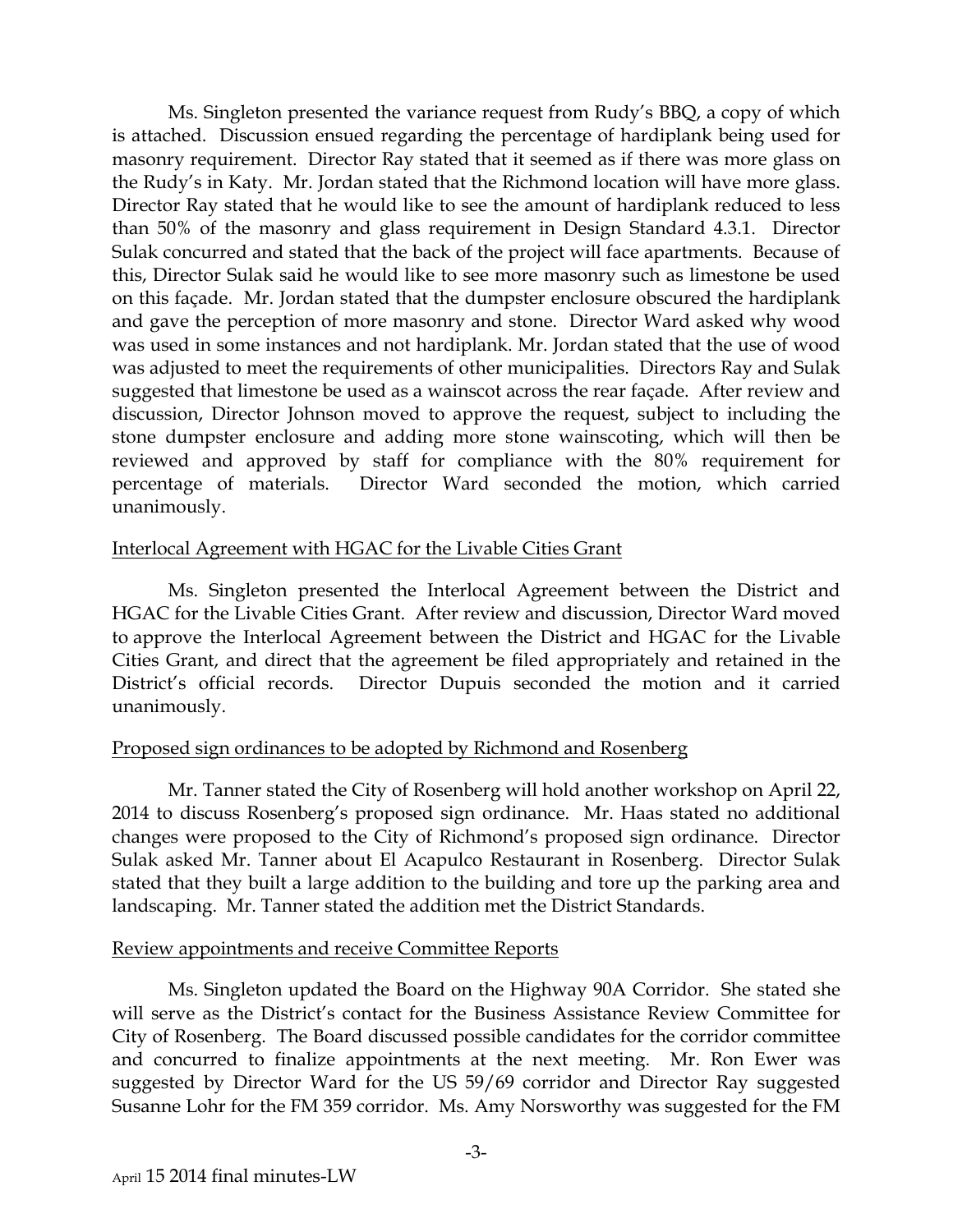762 corridor. Ms. Singleton suggested Richard Fields for the State Highway 36 corridor since he is active in the CFCBA Infrastructure Committee.

## Report and comments from Advisory Board members

There was no discussion on this agenda item.

# Report from Directors and District Consultants Regarding Events and Activities Attended During the Month

Ms. Singleton reported on events and activities she attended during the month including meetings with Livable Centers, CFCBA Infrastructure Committee and Texas Department of Transportation.

Director Johnson gave an update on the Standards Committee meeting.

## Report from Executive Director on outstanding and pending District business and plan for involving District businesses

Ms. Singleton suggested the Board schedule a special session to plan for the next six months to a year. The Board requested that Ms. Singleton work on potential dates in early summer for a special planning session.

Ms. Singleton then suggested the Board set policies and deadlines for variance submittals. The Board asked that Ms. Singleton prepare a schedule for variance submittals to present to the Board at the next meeting.

#### Other matters

Director Ray stated that a welcoming reception for Ms. Singleton is being held following the meeting from 5:30 p.m.-7:30 p.m. at Fort Bend Toyota. He said the District's official office has been moved to the Travis Building, Room 331. Mr. Haas announced to the Board that he is retiring in December 2014.

# Adjournment

Director Johnson moved to adjourn the meeting. Director Ward seconded the motion, which carried unanimously.

Lane Ward **Secretary** (SEAL) West Fort Bend Management District